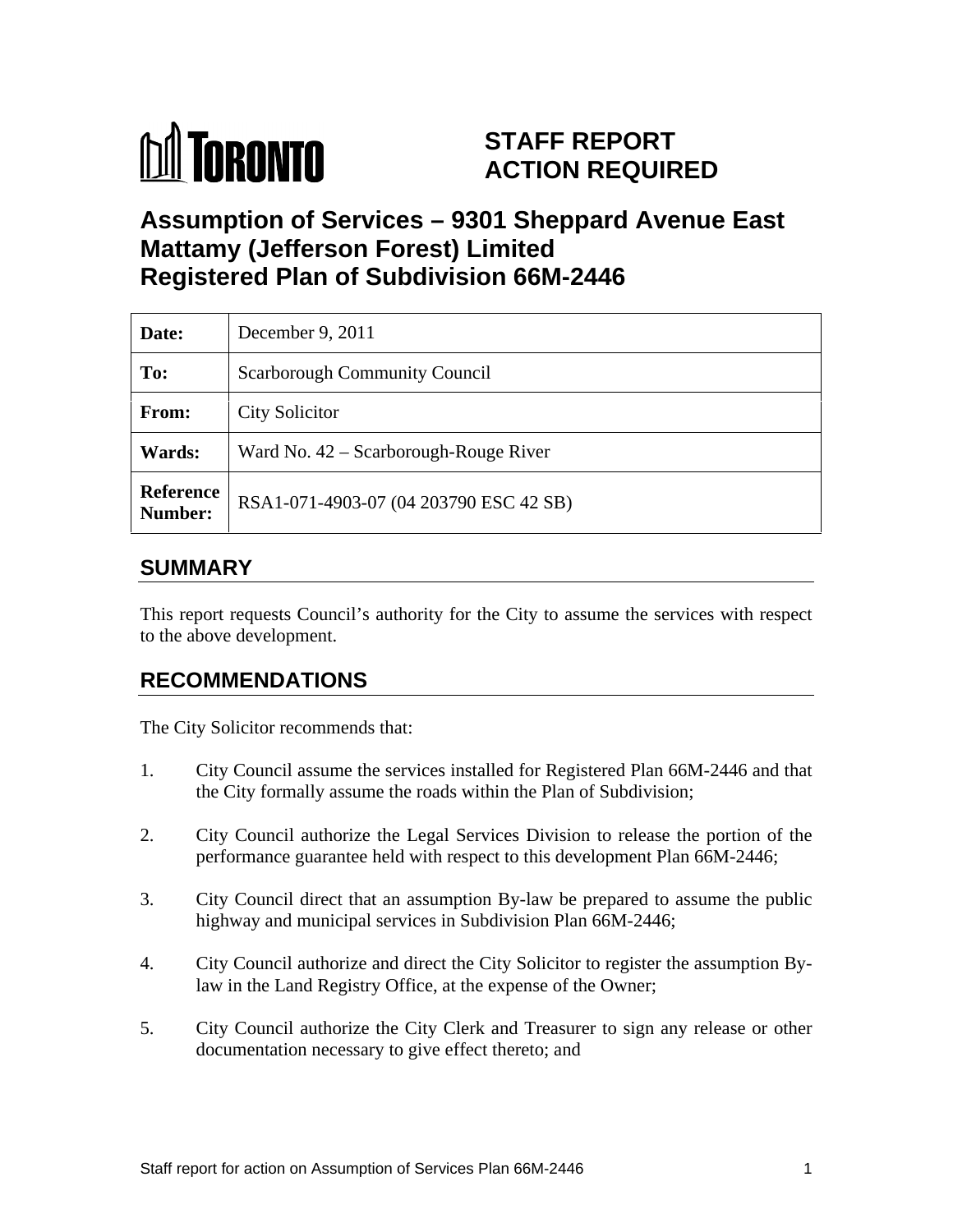6. City Council authorize the appropriate City officials to transfer ownership of the street lighting system constructed within Plan of Subdivision No. 66M-2446 to Toronto Hydro.

#### **Financial Impact**

The Recommendations have no financial impact beyond what has already been approved in the current year's budget.

## **ISSUE BACKGROUND**

Mattamy (Jefferson Forest) Limited entered into <sup>a</sup> Subdivision Agreement dated June 21, 2007, with the City of Toronto. The performance guarantee for this development 66M- 2446 has been submitted.

#### **COMMENTS**

All obligations of the Subdivision Agreement have been completed, all relevant City Divisions have signed the Development Acceptance Form and it is now appropriate for the City to assume the services and for Legal Services to authorize the release of the performance guarantee in respect of this Subdivision.

## **CONTACT**

Stephanie Morrow, Supervisor Law Clerks Planning and Administrative Tribunal Law, Legal Services Tel: (416) 397-5379 Fax: (416) 397-5625 E-mail smorrow@toronto.ca

#### **SIGNATURE**

Anna Kinastowski, City Solicitor

#### **ATTACHMENT**

1. Site Map

 $\overline{\phantom{a}}$  , we can assume that the contract of the contract of the contract of the contract of the contract of the contract of the contract of the contract of the contract of the contract of the contract of the contract